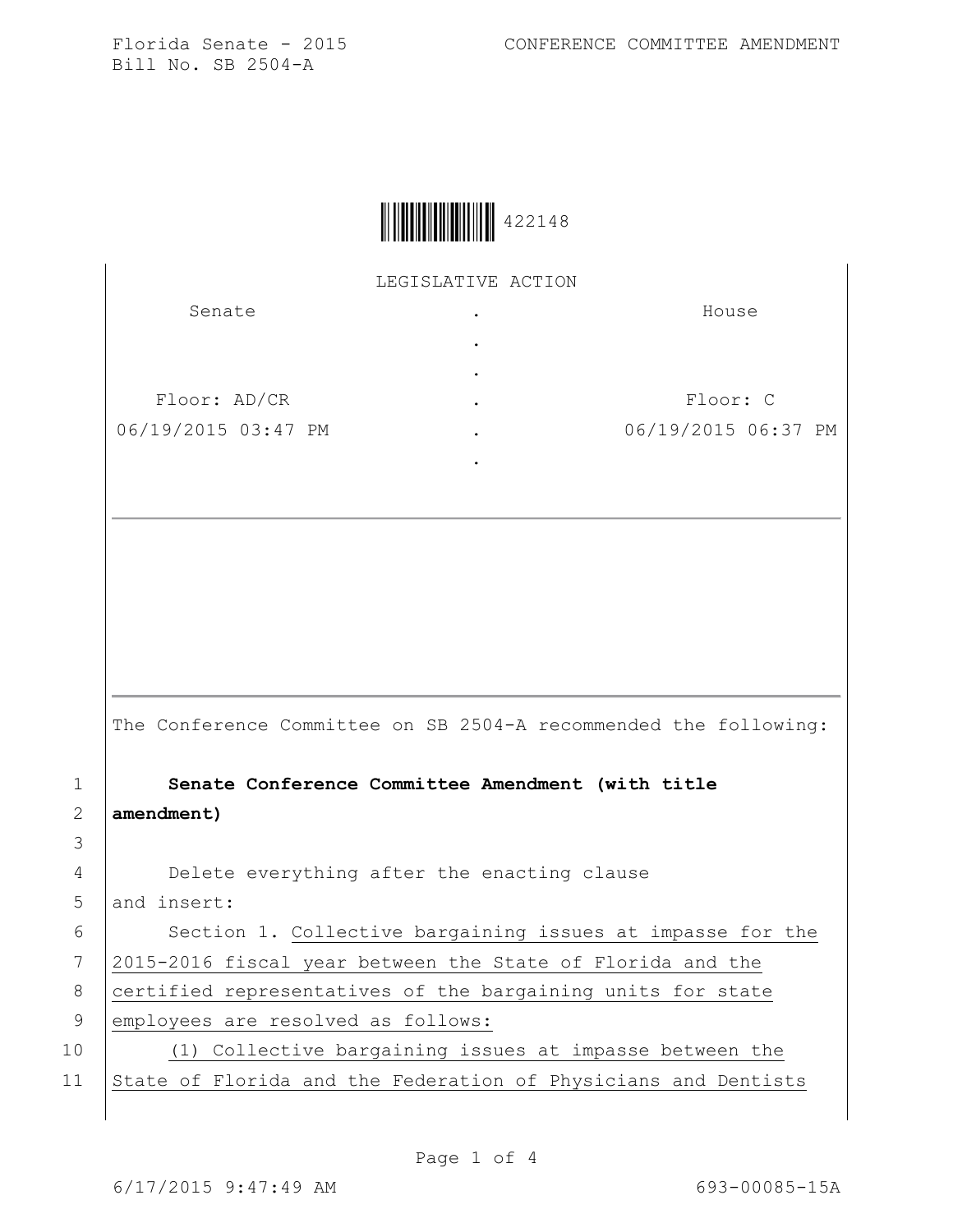Bill No. SB 2504-A

**ÖHELLE 122148** 

12 Selected Exempt Service (SES) Supervisory Non-Professional Unit 13 regarding Article 7 "Employee Standards of Conduct and 14 Performance" shall be resolved by maintaining the status quo 15 under the language of the current collective bargaining 16 agreement. The bargaining unit's proposed new article titled 17 | "Retirement Benefits," dated December 15, 2014, is not adopted, 18 and the status quo under the current collective bargaining 19 agreement is unchanged. 20 (2) Collective bargaining issues at impasse between the 21 State of Florida and the Federation of Physicians and Dentists 22 State Employees Attorneys Guild regarding Article 7 "Employee" 23 Standards of Conduct and Performance" shall be resolved by 24 maintaining the status quo under the language of the current 25 collective bargaining agreement. The bargaining unit's proposed 26 new article titled "Retirement Benefits," dated December 15, 27 2014, is not adopted, and the status quo under the current 28  $|$  collective bargaining agreement is unchanged. 29 (3) Collective bargaining issues at impasse between the 30 State of Florida and the Federation of Physicians and Dentists 31 Selected Exempt Service (SES) Physicians Unit regarding Article 32 7 "Employee Standards of Conduct and Performance" shall be 33  $resolved by maintaining the status quo under the language of the$ 34 current collective bargaining agreement. The bargaining unit's 35 proposed new article titled "Retirement Benefits," dated 36 December 15, 2014, is not adopted, and the status quo under the 37 current collective bargaining agreement is unchanged. 38 (4) Collective bargaining issues at impasse between the 39 State of Florida and the Florida State Fire Service Association 40 regarding Article 13 "Health and Welfare" shall be resolved by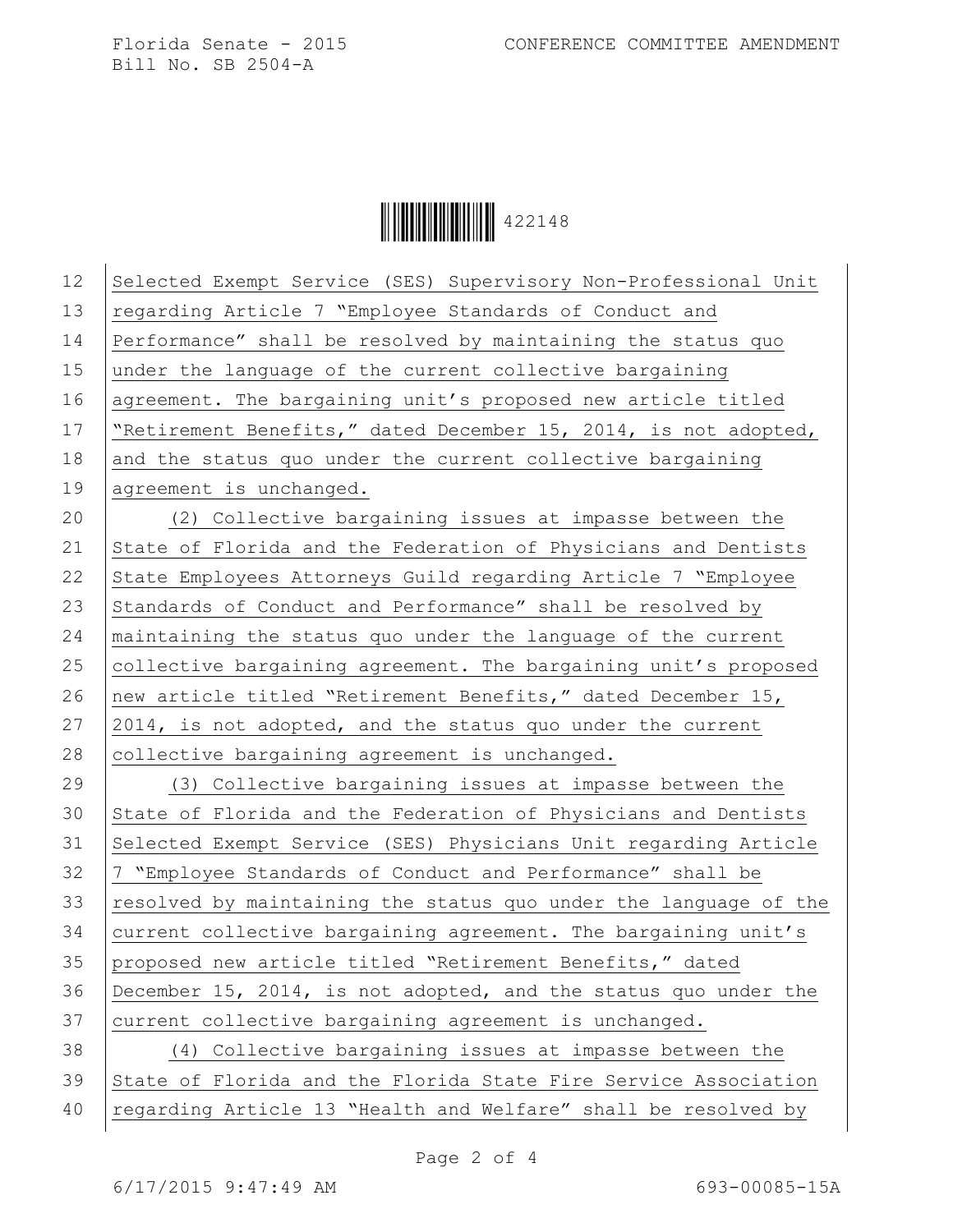Bill No. SB 2504-A

Ì422148+Î422148

| 41 | maintaining the status quo under the current collective          |
|----|------------------------------------------------------------------|
| 42 | bargaining agreement and Article 23 "Hours of Work and Overtime" |
| 43 | shall be resolved pursuant to the state's proposal dated March   |
| 44 | 6, 2015. The bargaining unit's proposed new article titled       |
| 45 | "Promotional Step Pay Plan System," dated October 13, 2014, is   |
| 46 | not adopted, and the status quo under the current collective     |
| 47 | bargaining agreement is unchanged.                               |
| 48 | (5) Collective bargaining issues at impasse between the          |
| 49 | State of Florida and the Teamsters Local Union No. 2011,         |
| 50 | Security Services Unit regarding Article 5 "Union Activities and |
| 51 | Employee Representation," Article 8 "Workforce Reduction," and   |
| 52 | Article 18 "Leaves of Absence" shall be resolved by the state's  |
| 53 | proposals dated December 16, 2014, Article 6 "Grievance,"        |
| 54 | Article 7 "Discipline and Discharge," Article 9 "Reassignment,   |
| 55 | Transfer, Change in Duty Station," Article 10 "Promotions," and  |
| 56 | Article 26 "Uniform and Insignia" shall be resolved pursuant to  |
| 57 | the state's proposals dated January 23, 2015, and Article 3      |
| 58 | "Vacant" and Article 13 "Safety" shall be resolved by            |
| 59 | maintaining the status quo under the current collective          |
| 60 | bargaining agreement.                                            |
| 61 |                                                                  |
| 62 | All other mandatory collective bargaining issues at impasse for  |
| 63 | the 2015-2016 fiscal year which are not addressed by this act or |
| 64 | the General Appropriations Act for the 2015-2016 fiscal year     |
| 65 | shall be resolved in accordance with the personnel rules in      |
| 66 | effect on May 1, 2015, and by otherwise maintaining the status   |
| 67 | quo under the language of the applicable current bargaining      |
| 68 | agreement.                                                       |
| 69 | Section 2. Except as otherwise expressly provided in this        |